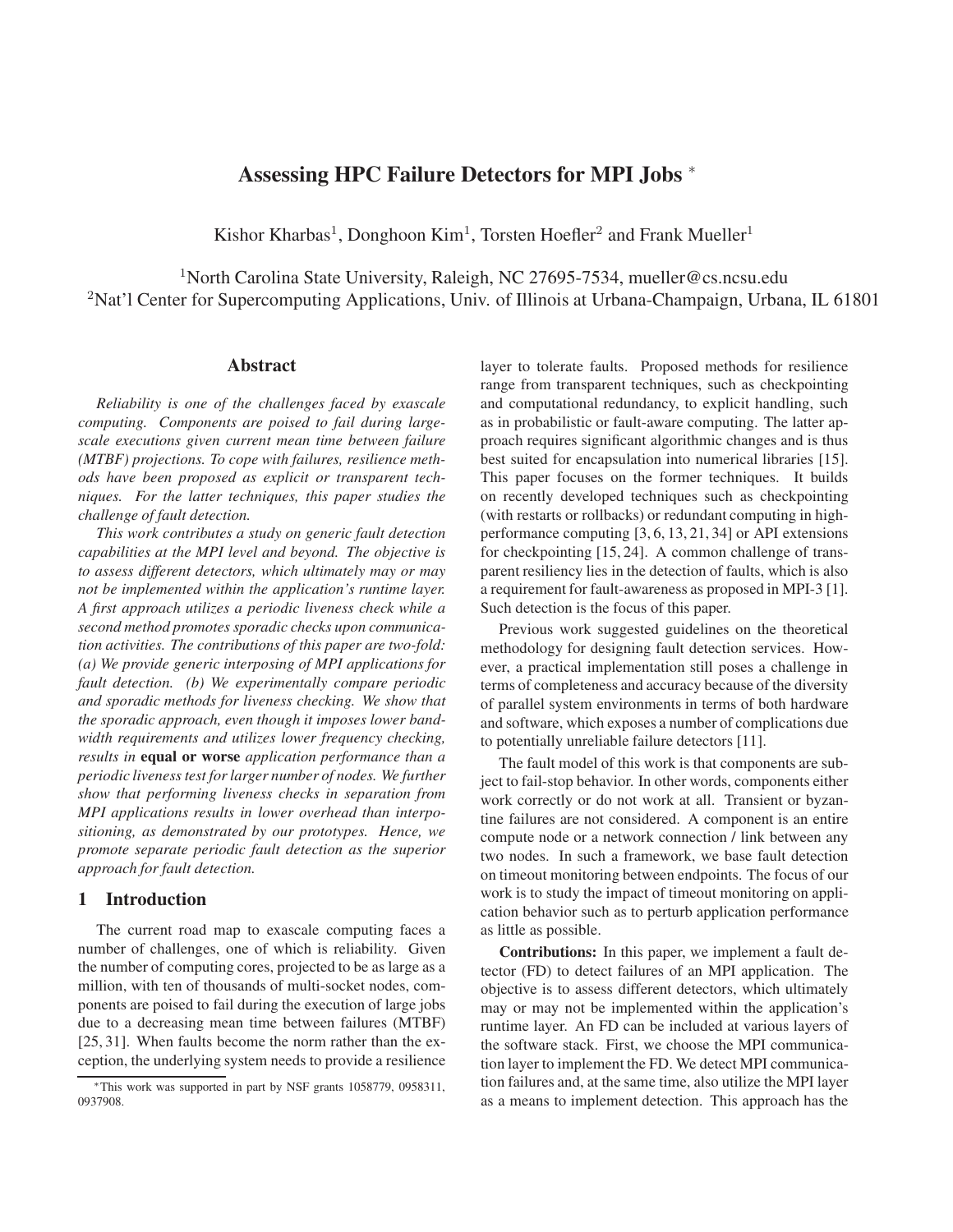advantage that it does not require any failure detection support from the underlying software/hardware platform. Second, we implement a separate FD as stand-alone processes across nodes.

In this framework, we observe the effect of a failure, such as lack of response for communication between any two nodes due to node or network failures. We do not perform root cause analysis, which is orthogonal to our work. We assume that the system model provides temporal guarantees on communication bounds (sometimes also combined with computation bounds) called "partially synchronous" [30]. The FD utilizes a time-out based detection scheme, namely, a ping-pong based implementation with the following properties:

- Transparency: The FD can be embedded in MPI applications without any additional modification or side-byside to MPI applications. For the former, the FD runs independently with a unique communicator different from an application program. When MPI applications call MPI Init, the FD module is activated for each MPI task (on each node) as an independent thread through the MPI profiling interposing layer.
- Portability: MPI applications can be compiled without the FD. Applications only need to be re-linked with the profiling layer of MPI and the FT module. It is not necessary for MPI applications to change in their environment, design or source code. The FD works for arbitrary MPI implementations and has been tested with MPICH, Open MPI, and the LAM/MPI-family.
- Scalability: We compare two modes for our FD: it either sends a check message sporadically whenever the application has invoked a communication routine or it performs periodic checks at configurable intervals.

The rationale behind sporadic and periodic liveness probing is that the former can be designed as low-cost background control messages that are only triggered when an application is causally dependent on other nodes. The latter, in contrast, can be designed independently of any communication pattern but requires constant out-of-band checking but is agnostic of application communication behavior.

Experimental results show that the FD satisfies the above three properties. The results further indicate that the sporadic approach imposes lower bandwidth requirements of the network for control messages and results in a lower frequency of control messages per se. Nonetheless, the periodic FD configuration is shown to result in *equal or better* application performance overall compared to a sporadic liveness test for larger number of nodes, which is a nonobvious result and one of our contributions. We also observe that separation of the FD results in lower overheads as opposed to integration into MPI application runtime layer.

Our resulting implementation can easily be combined with reactive checkpoint/restart frameworks to trigger restarts after components have failed [2,5–10,12–14,17,17–20,22,23, 26, 27, 29, 32–36].

### **2 Design**

In principle, an FD can be designed using a variety of communication overlays to monitor liveness. A traditional heartbeat algorithm imposes high communication overhead in an all-to-all communication pattern with a message complexity  $\Theta(n^2)$  and a time complexity of  $\Omega(n)$ . This overhead can be high, and a single node does not need to inquire about liveness of all other nodes in an MPI application.

A tree-based liveness check results in  $\Theta(n)$  messages with a  $\Omega(log(n))$  time complexity where the root node has a collective view of liveness properties. However, mid-level failures of the tree easily result in graph partitioning so that entire subtrees may be considered dysfunctional due to the topological mapping of the overlay tree onto a physical network structure (e.g., a multi-dimensional torus).

We have designed two principle types of failure detection mechanisms. First, we support a sporadic (or on-demand) FD. Second, we have devised a periodic, ring-based FD. The periodic FD can be integrated into MPI applications or may function as a stand-alone liveness test separate from MPI applications. These approaches differ in their liveness probing periods and their network overlay structure.

On *n* processes, a ring structure results in  $\Theta(n)$  messages for liveness checking and imposes  $\mathcal{O}(1)$  time (for parallel liveness checks with immediate neighbors on the ring) or up to  $\mathcal{O}(n)$  time (for sequential checking that has to propagate around the ring), yet liveness properties are only known about immediate neighbors. For MPI applications, we argue that local knowledge is sufficient to trigger reactive fault tolerance at a higher level. Hence, rings are chosen as one of our designs for the FD due to their low complexity. Rings are utilized for periodic checks. They are also chosen for sporadic checks in the presence of collective communication.

A point-to-point (parallel) liveness check imposes  $\mathcal{O}(1)$ message and time overhead, and lifeless properties are only known to immediate neighbors on the ring. We chose a point-to-point check for sporadic liveness monitoring. Here, the FD sends a control message only if an MPI application calls an MPI point-to-point communication routine and the result is not received within a timeout period. Hence, the control message overhead of this approach may be zero when responses to application messages are received prior to timeout expiration. In such a setting, the overhead is localized to a node and amounts to request queuing and request cancellation (in the best case).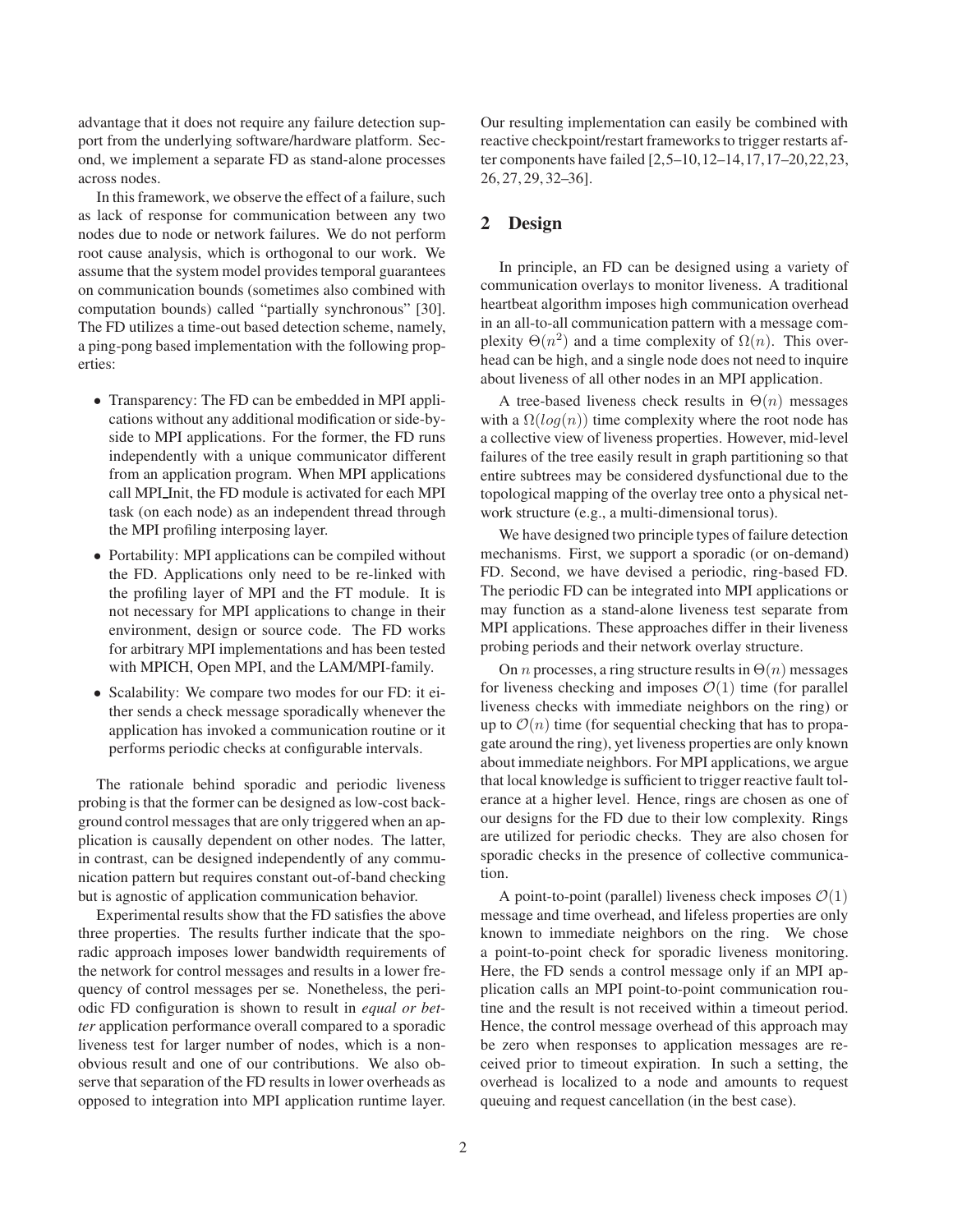#### **2.1 Failure Detector Types**

We have designed two principle types of failure detection mechanisms. First, we support a sporadic (or on-demand) FD. Second, we have devised a periodic, ring-based FD. These approaches differ in their liveness probing periods and their network overlay structure. Our objective is to study overheads in the best case, i.e., in the absence of failures. Due to low jitter in dedicated HPC interconnects, it is sufficient to study constant-interval based probes rather than general-purpose networking techniques based on variable round-trip time monitoring.

#### **2.1.1 Periodic Ring-Based Failure Detection**

In this approach, starting from initialization of the MPI environment, we form a ring-based network overlay structure wherein the *i*-th node probes the  $(i + 1)$ -th node in the ring (see Figure 1(b)). Thus, each node probes its neighbor in the ring irrespective of whether there is any active application communication between the two nodes or not. The probing is performed until the application terminates, and MPI tasks are subject to an implicit barrier in MPI Finalize() to gracefully terminate probing.

For MPI applications, we argue that local knowledge is sufficient to trigger reactive fault tolerance at a higher level.

Repairing the ring topology in the presence of failures is a well-studied area beyond the scope of this paper.

#### **2.1.2 Sporadic/On-demand Failure Detection**

In this approach, a node  $p$  probes a node  $q$  only if  $p$  and q are engaged in an application-level point-to-point message exchange. If  $p$  needs to wait beyond a timeout interval for the communication to  $q$  to complete, a control message from  $p$  to  $q$  is issued (see Figure 1(a)). This happens when node  $p$  makes a blocking MPI call, such as MPI Recv() or MPI Wait(). Similarly, if the application is engaged in collective communication, such as MPI<sub>-Bcast</sub>(), and the MPI call does not return within a timeout interval, a ring-based liveness check is triggered. If the liveness test is successful but the application-level MPI call has not been completed the liveness check is periodically repeated.

The control message overhead of this approach may be zero when responses to application messages are received prior to timeout expiration. In such a setting, the overhead is localized to a node and amounts to request queuing an request cancellation (in the best case).

#### **3 Implementation**

Our implementation assumes that there are reliable upper bounds on processing speeds and message transmission times. If a node fails to respond within a time-out interval the node is assumed to have failed under this model (failstop model). The implementation builds on this assumption when a node starts probing another node. Node pairs are determined by a causal dependency implied from the application communication pattern (for sporadic point-to-point communication) or through network overlays (for sporadic collectives and all periodic liveness checks). Probing is implemented via ping-pong messages monitoring round trip time (RTT) timeouts. Probing for failure detection can be parametrized as follows: (a) INTER-PROBE: This interval determines the frequency of probing, i.e., the time between successive probes by a node. Longer values may cause late detection of failure while shorter intervals allow for early detection but increase the overhead imposed by control messages. (b) TIME-OUT: This interval determines the granularity of failure detection but also impacts the correctness of the approach. If the interval is chosen too small, a slow response may lead to false positives (detection of failure even though the node is functional). Conversely, a large interval may delay detection of failures. Determination of a "good" timeout interval is non-trivial, even if we assume an upper bound on network and processing delay (see above).

We have used the MPI profiling layer to implement one version of the FD module. Wrappers have been written for MPI functions. These wrappers take appropriate FD actions before and after calling the PMPI versions of the corresponding communication function. When the application calls MPI Init(), a duplicate communicator, DUP MPI COMM WORLD, is created, which is subsequently used to send control messages for failure detection. The software stack of the FD in conjunction with an application is depicted in Figure 2. Application-level MPI calls (depicted as Fortran calls) trigger a language-neutral wrapper before calling the interposed MPI function. In the PMPI wrapper, the native MPI function is called (prefixed with PMPI<sub>-</sub>). The fault detector governs back-channel exchanges of control message over the duplicated communicator. Another version of the FD implements periodic checks as stand-alone processes separate from an MPI application.



**Figure 2. Application and FD Software Stacks**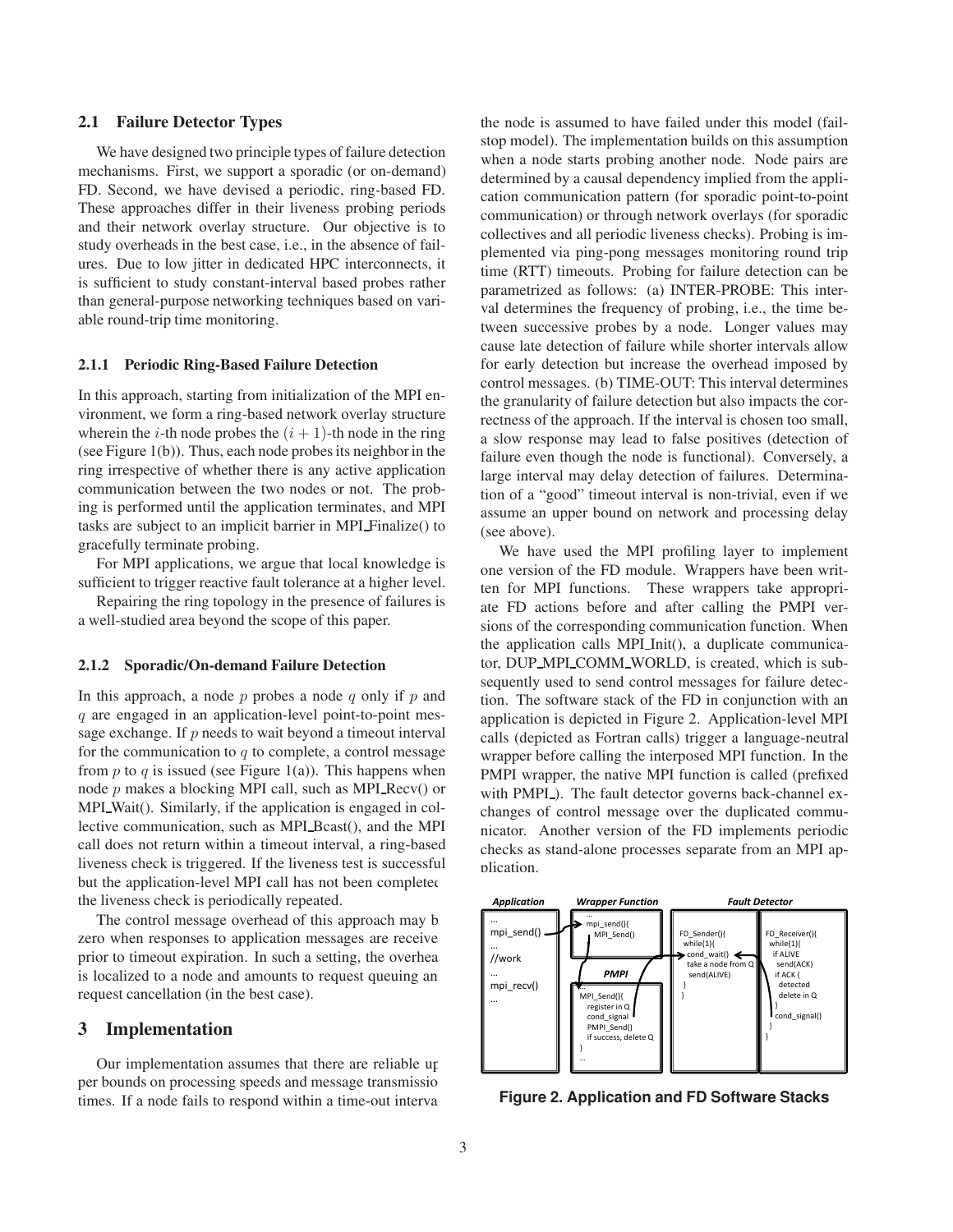

(a) Sporadic Fault Detection.

(b) Periodic Fault Detection.



The fault detector is implemented as a pair of threads, namely sender and receiver threads. We require that MPI was initialized to support multi-threading, i.e., MPI Init thread() was called with, and returned MPI THREAD MULTIPLE to ensure thread support. The sender thread triggers an ALIVE message (ping) or waits for an acknowledgment (ACK) message (pong) up to a given timeout. The receiver thread receives ALIVE queries over the new communicator from the sender thread and responds with an ACK message. The failure detection module maintains a queue of events in sorted order of event times. An event could be "sending out a new probe to some node i" or "end of timeout interval for a probe sent to some node i". Upon such an event, the sender thread is activated and performs the respective action.

The sporadic and periodic failure detection mechanisms differ in the time when probing is started. The mechanisms also differ in terms of the communication pairs. In the periodic pattern (and collectives for the sporadic FD), source/sink of application-level MPI communication are ignored since back-channel communication is implemented over a ring overlay. Hence, requests are sent to a neighbor node  $i+1$ . For point-to-point sporadic FD, control messages follow the source/sink  $(q/r)$  pairing that an application communication call utilizes. This difference is shown in Figure 3. Notice that wildcard receives impose the same liveness check as collectives since endpoints are not known if a timeout is triggered before a wildcard receive is resolved. Figure 3 also illustrates that liveness checks are performed nonstop in the periodic case while they only occur in the presence of application communication for the sporadic case, even for collectives.

### **4 Performance Evaluation**

We measured the overhead incurred by the FD module for the set of NAS parallel benchmarks (NPB V3.3) with



### **Figure 3. Probes in Periodic and Sporadic Probing**

input classes C and D [4]. Using gettimeofday(), wall-clock times of applications were measured between MPI Init() and MPI Finalize() calls with and without failure detector interpositioning or backgrounding. Tests were performed by running each configuration five times and computing the average overhead for different inter-probe intervals and number of processes.

### **4.1 Experimental Platform**

Experiments were conducted on a 108 node cluster with Infiniband QDR. Each node is a 2-way shared-memory multiprocessor with two octo-core AMD Opteron 6128 processors (16 cores per nodes). Each node runs CentOS 5.5 Linux x86 64. We used Open MPI 1.5.1 for evaluating the performance of the FD.

#### **4.2 Benchmark Results**

Figures 4 and 5 depict the relative overheads of fault detection for 128 processes (over 64 nodes) with periodic and sporadic fault detection, respectively. We omit our results for fewer processes as they show the same trends (with few exceptions, which are discussed). Overheads of the FD approach for fault tolerance with inter-probe frequencies of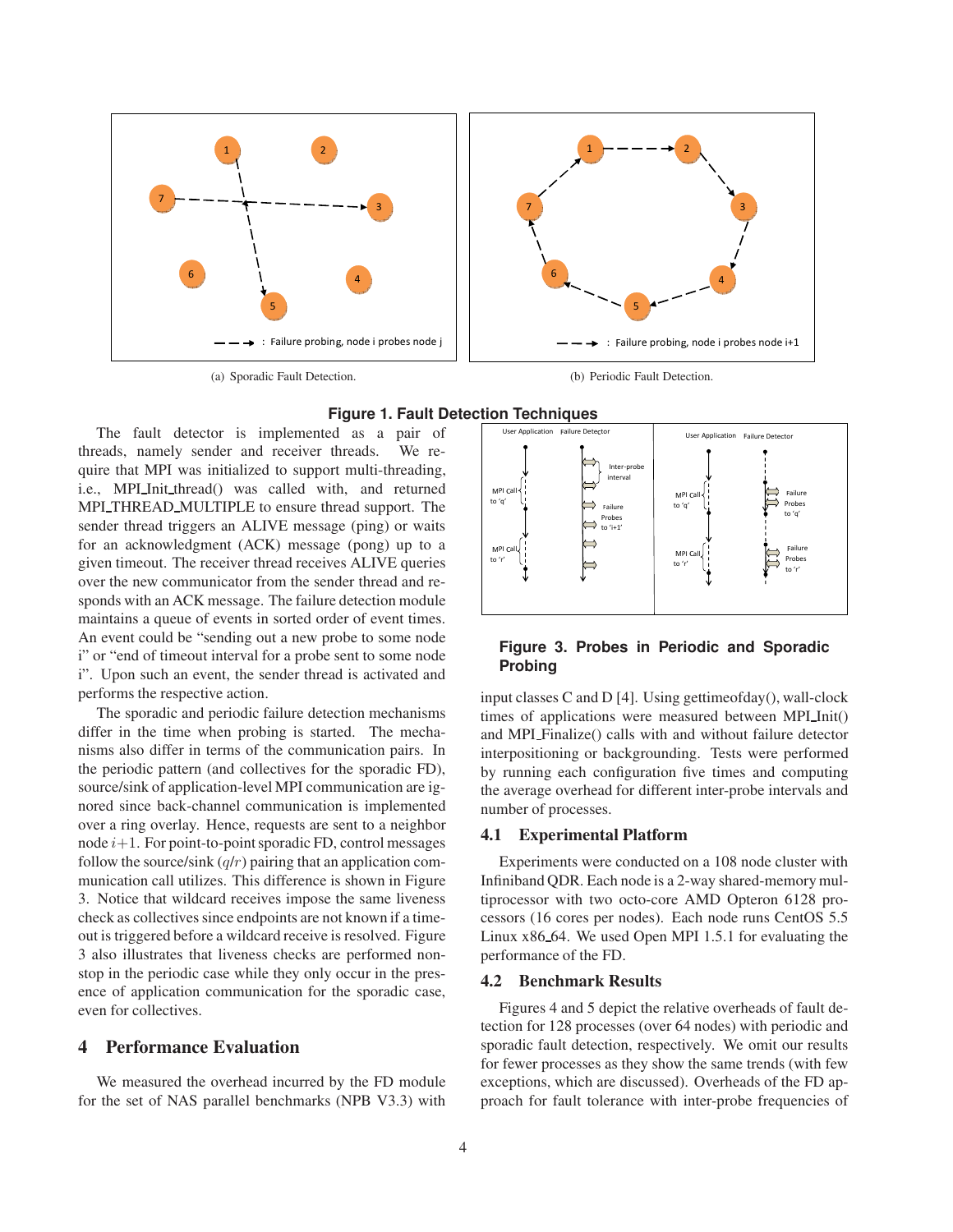

**Figure 5. Overhead of Sporadic Fault Detection for 128 Processes**

1-10 second ("FD 1sec" to "FD 10 sec") are plotted relative to application execution without fault tolerance ("No FD"), i.e., in the absence of the FD module (normalized to 100%).

We first observe that both the sporadic and periodic FD have overheads ranging from less than 1% to 21% averaging around 10%. We further observe that periodic either matches or outperforms by 2-6% the sporadic approach. This trend is also visible for smaller number of tasks (although less pronounced) and can be explained as follows: As overall communication is increasing, timeouts in the sporadic mode happen more frequently, in particular for collectives where communication results in contention (e.g., for all-to-all collectives). Sporadic control messages only add to this application-induced contention. In contrast, the periodic approach has the advantage that control messages are evenly likely to occur across the entire application duration. This probabilistic spread frequently results in control messages being issued during computation, i.e., when the network interconnect is not utilized at all. This trend increases with strong scaling (larger number of nodes).

We further conducted experiments with periodic liveness checking as a background activity in separate processes across nodes that an MPI application is running on. These experiments utilize a Gigabit Ethernet switch on the same cluster. The results depicted in Figure 6 show absolutely no overhead for NPB codes over 128 processes except for IS with an overhead of 4.5%. Slight reductions in wall-clock time for CG and FT can be attributed to instruction cache benefits due to different code layout when the fault detector is linked with NPB codes. We also conducted experiments for background liveness checking using TCP over Infiniband resulting in only insignificantly lower execution time than these Ethernet experiments.

We also varied the number of MPI tasks per node and found these results to remain consistent up to 15 tasks per node. Only at 16 tasks per node did overheads spike to up to 28-60% depending on the NPB code with a high variance (see error bars) due to CPU-resource contention—both for Infiniband (Figure 7) and Ethernet (omitted). This shows that as long as a spare core is available for background activity, the impact of out-of-band communication on application performance is minimal. In HPC, applications tend to exploit the available per-node memory but may only utilize a subset of cores for high-end multi-core nodes due to limited memory bandwidth, which ensures that communication does not become a bottleneck [28].

We also investigated the impact of our FD approaches under Gigabit Ethernet embedded within the application as a sporadic and period approach (result omitted). We found that the performance of NPB codes is significantly higher for Ethernet as execution becomes constrained by network contention given the lower bandwidth available. Hence, the overhead of FD was overshadowed by contention of application messages and did not result in a noticeable overall impact. However, we consider such a high contention scenario not realistic for well-balanced, tuned HPC codes.

In addition to studying the overhead, we make the following observations based on application benchmark behavior from these results for *sporadic* liveness detection (Figure 5).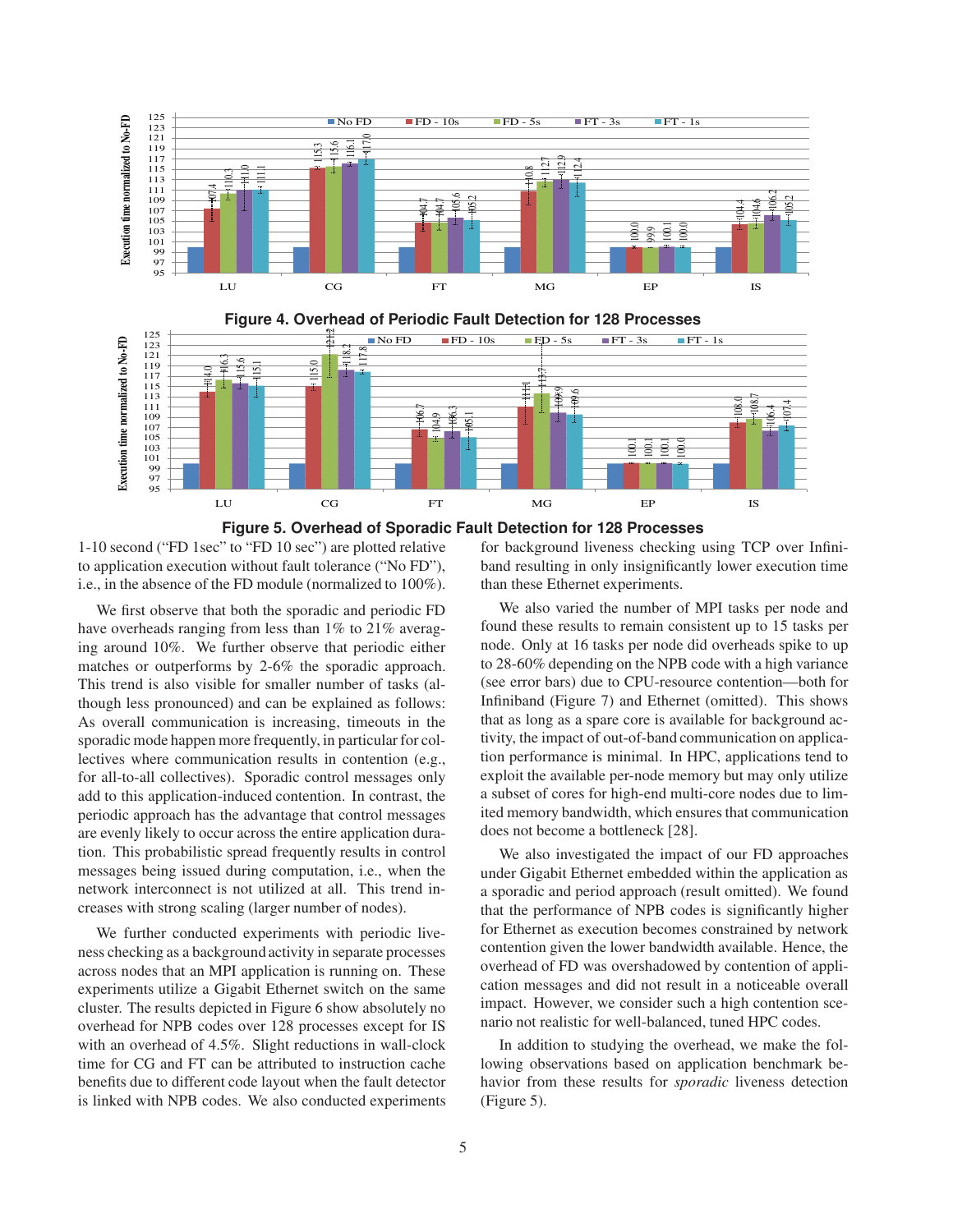

**Figure 6. Overhead of Failure Detection as a Separate Process using Ethernet for 15 MPI tasks/node**



**Figure 7. Overhead of Failure Detection as a Separate Process using Infiniband for 16 MPI tasks/node**

The overhead of sporadic fault detection differs significantly for different benchmarks. Each MPI call from the application imposes modifications of the internal control message queues associated with the fault detection module, which adds some processing overhead. Hence, benchmarks with more frequent MPI calls suffer more overhead. For example, the CG, LU and MG benchmarks incur a larger number of total MPI calls and consequently incur higher overheads.

The value of the inter-probe interval does not have much significance in determining the overall overhead as most of the calls are completed within the sporadic inter-probe interval.

As the number of processes increases, so does the communication to computation ratio. Hence, the FD overhead increases as we increase the number of parallel processes. This effect can be seen more clearly in the LU and MG benchmarks where the average overhead of sporadic FD of 128 processes (Figure 5) is often larger than that for 64 and 32 processes.

Figure 4 shows the performance overhead of periodic liveness probing for 128 processes. We make the following observations based on application benchmark behavior from these results for *periodic* liveness detection.

The overhead of periodic fault detection also varies between different applications. Benchmarks with more frequent communication or larger messages suffer more overheads. For example, LU and CG are more communication intensive and thus cause more network contention between probe message traffic and application traffic, resulting in higher overhead. On the opposite side, benchmarks like EP, FT and IS are less communication intensive and result in less overhead. In most cases, the overhead of the FD approach increases when we decrease the inter-probe interval.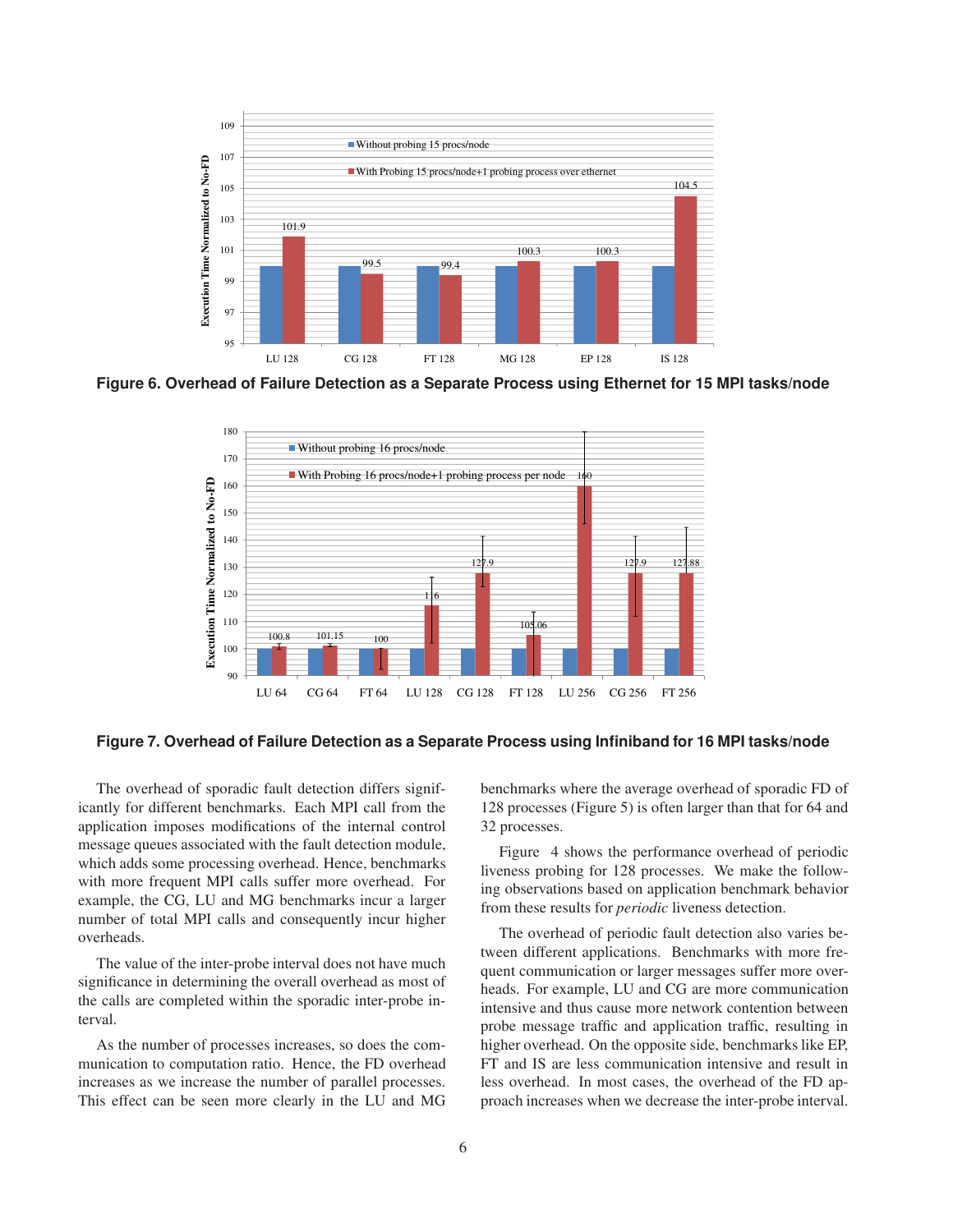As probing takes place from start to end, decrease in interprobe intervals generates a larger number of probes. This increases the processor utilization as well as network bandwidth demand, which results in increasing overheads. We conducted additional experiments with different numbers of processes and observed that the overhead of FD does not vary as we increase the scale of parallelism.

Overall, the results show that periodic failure detection performs better than sporadic for communication intensive codes and that separation of the FD from MPI applications reduces their perturbation.

## **5 Related Work**

Chandra and Toueg classify eight classes of failure detectors by specifying completeness and accuracy properties [11]. They further show how to reduce the eight failure detectors to four and discuss how to solve the consensus problem for each class. This paper has influenced other contemporary work as it raises the problem of false positives for asynchronous systems. In our work, we focus on single-point failure detection. Consensus is an orthogonal problem, and we simply assume that a stabilization after multi-component failures eventually allows reactive fault tolerance, such as restarts from a checkpoint, to occur in a synchronous manner. Sastry et al. discuss the impact of celerating environments due to heterogeneous systems where absolute speeds (execution progress) could increase or decrease [30]. Bichronal timers with the composition of action clocks and real-time clocks are able to cope with celerating environments. Our work, in contrast, only relies on the clock of a local node. Genaud and Rottanapoka implemented a fault detector in a P2P-MPI environment utilizing a heartbeat approach [16]. They address failure information sharing, reason about a consensus phase and acknowledge overheads of fault detection due to their periodic heartbeat approach. Our work, in contrast, results in much lower message and time complexity. Consensus is orthogonal to our work, as discussed before.

### **6 Conclusion**

In summary, our work contributes generic capabilities for fault detection/liveness monitoring of nodes and network links both at the MPI level and stand alone as prototypes. We designed and implemented two approaches to this end. The first approach utilizes a periodic liveness test and utilizes a ring-based network overlay for control messages. The second method promotes sporadic checks upon communication activities and relies on point-to-point control messages along the same communication paths utilized by the application, yet falls back to the ring-based overlay for collectives. We provide a generic interposing of MPI applications to realize fault detection for both cases plus

a stand-alone version for the periodic case. Experimental results indicate that while the sporadic fault detector saves on network bandwidth by generating probes only when an MPI call is made, its messages are increasingly contending with application messages as the number of nodes increases. In contrast, periodic fault detection statistically avoids network contention as the number of processors increases. Overall, the results show that periodic failure detection performs better than sporadic for communication intensive codes and that separation of the FD from MPI applications reduces their perturbation. Production-style fault detections should thus become stand-alone programs (similar to our prototype) that can communicate back faults to the MPI runtime, which can then trigger reactive resilience mechanisms.

### **References**

- [1] Mpi-3 draft (with fault tolerance extensions). https://svn.mpi-forum.org/trac/mpi-forum-web/rawattachment/wiki/ft/run through stabilization/FTWG-Process-FT-Draft-6.pdf.
- [2] S. Agarwal, R. Garg, M. S. Gupta, and J. E. Moreira. Adaptive incremental checkpointing for massively parallel systems. In *ICS '04: Proceedings of the 18th annual international conference on Supercomputing*, pages 277–286, New York, NY, USA, 2004. ACM.
- [3] A. Agbaria and R. Friedman. Starfish: Fault-tolerant dynamic mpi programs on clusters of workstations. In *Proc. of the 8th IEEE Intl. Symp. on High Perf. Distr. Comp.*, 1999.
- [4] D. H. Bailey et al. The NAS Parallel Benchmarks. *The International Journal of Supercomputer Applications*, 5(3):63–73, Fall 1991.
- [5] B. Barrett, J. M. Squyres, A. Lumsdaine, R. L. Graham, and G. Bosilca. Analysis of the component architecture overhead in Open MPI. In *European PVM/MPI Users' Group Meeting*, Sorrento, Italy, September 2005.
- [6] G. Bosilca, A. Boutellier, and F. Cappello. MPICH-V: Toward a scalable fault tolerant MPI for volatile nodes. In *Supercomputing*, Nov. 2002.
- [7] B. Bouteiller, F. Cappello, T. Herault, K. Krawezik, P. Lemarinier, and M. Magniette. MPICH-V2: a fault tolerant MPI for volatile nodes based on pessimistic sender based message logging. In *Supercomputing*, 2003.
- [8] S. Chakravorty, C. Mendes, and L. Kale. Proactive fault tolerance in large systems. In *HPCRI: 1st Workshop on High Performance Computing Reliability Issues, in Proceedings of the 11th International Symposium on High Performance Computer Architecture (HPCA-11)*. IEEE Computer Society, 2005.
- [9] S. Chakravorty, C. Mendes, and L. Kale. Proactive fault tolerance in MPI applications via task migra-